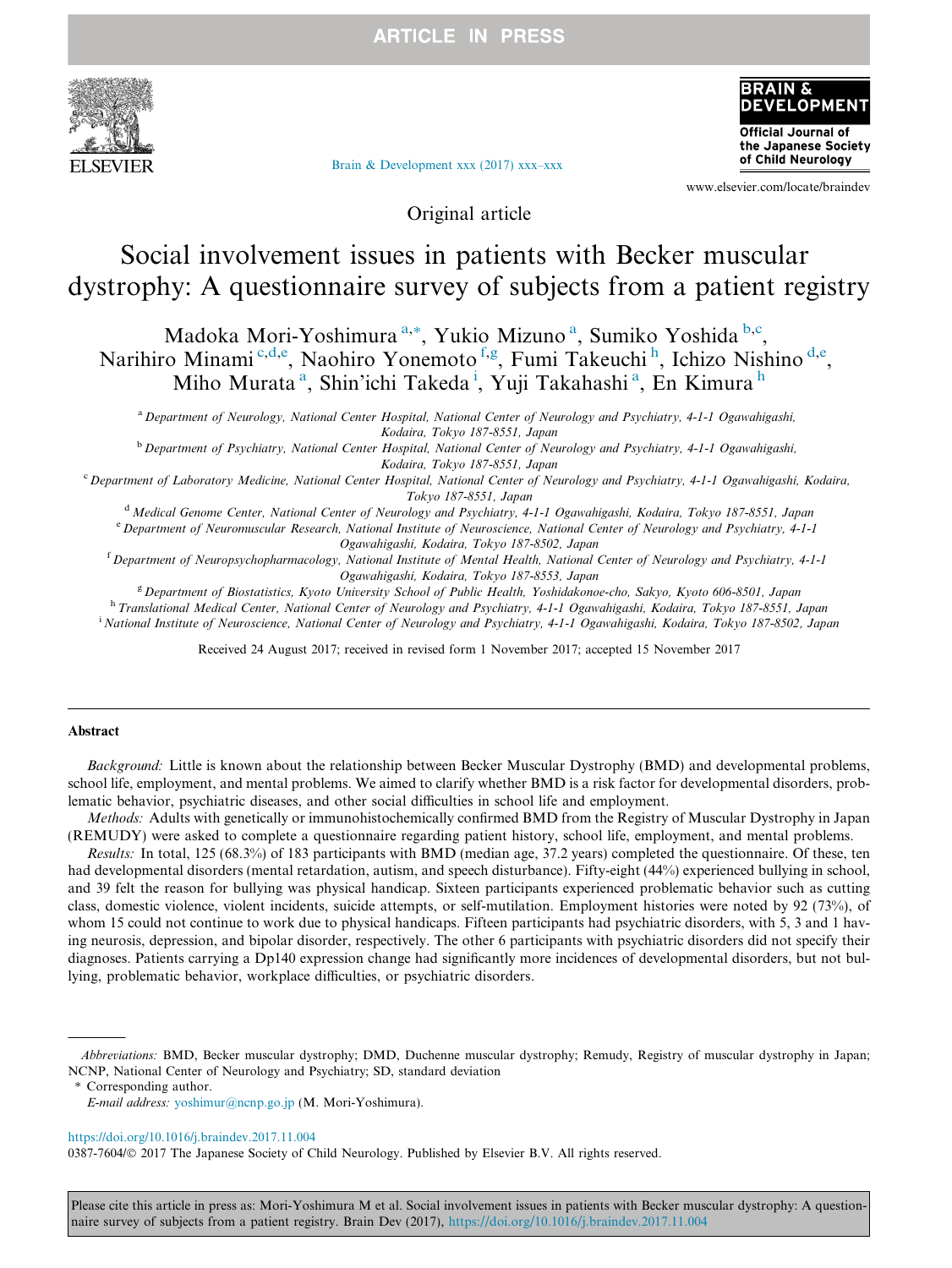2 M. Mori-Yoshimura et al. / Brain & Development xxx (2017) xxx–xxx

Conclusions: Patients with BMD risk bullying and workplace difficulties, as well as developing psychiatric disorders. Parents, teachers, and supporters should be mindful of the daily environment of BMD patients and provide support to help them cope with stress.

2017 The Japanese Society of Child Neurology. Published by Elsevier B.V. All rights reserved.

Keywords: Becker muscular dystrophy; Dystrophinopathy; Patient registry; Questionnaire; Psychiatric diseases; Education; Bullying; Employment; Mental problems

#### 1. Background

Becker muscular dystrophy (BMD, OMIM 300376) is an X-linked recessive form of muscular dystrophy caused by mutations in the dystrophin gene  $(DMD)$  on chromosome  $Xp21.2$  [1]. The *DMD* gene is the largest gene identified in humans and contains 79 exons. Mutations in the gene result in a deficiency of normal dystrophin protein [2]. BMD is typically associated with mutations that maintain the open reading frame, producing an internally altered but partially functional dystrophin protein, with an intact C terminal domain [3,4]. Patients with BMD have variable phenotypes, but are less severely affected than those with Ducnenne muscular dystrophy (DMD), and have a much longer normal life expectancy [4].

Neurodevelopmental disorders are increasingly recognized as characteristics of DMD [5,6]. For instance, cognitive impairment, autism, hyperactivity, and intention disorders are frequently found in patients with DMD [5]. Related mental problems such as depression and neurosis have also been reported [6–8]. In contrast, little is known about whether developmental disorders are associated with BMD and the mental health state of patients with BMD, although some cognitive issues experienced by patients with BMD appear to be similar to those experienced by patients with DMD [9]. It is often the case that patients with BMD experienced certain mental problems and difficulties in daily life (e.g., bullying) back when they were attending school. Moreover, some patients also experience mental stress at the workplace, which can lead to depression and neurosis.

Given that patients with BMD commonly develop depression and other psychiatric disorders, physicians should diligently monitor their mental health to detect early signs that would allow for early therapeutic intervention. Indeed, their mental problems potentially are derived from their surrounding environment and mental stress; in particular, being physically handicapped amidst healthy classmates in regular school classes. Against this backdrop, this study aimed to analyze whether BMD is a risk factor for psychiatric disorders, and if so, to analyze factors that contribute to psychological dysfunction in patients with BMD and other dystrophinopathies. To clarify the potential relationship of BMD with social difficulties and psychiatric disorders, mental/developmental problems, and growth environment, we performed a questionnaire survey of subjects from a patient registry with confirmed BMD.

#### 2. Methods

#### 2.1. Aim and design

This study aimed to clarify whether BMD is a risk factor for developmental disorders, problematic behavior, and/or psychiatric diseases. We also assessed other social involvement difficulties of patients with BMD in their educational, developmental, and working environments.

### 2.2. Patient registry, organization, registration method, data collection, and ethical approval

Remudy is supported by Intramural Research Grants (26-7) for Neurological and Psychiatric Disorders from the National Center of Neurology and Psychiatry (NCNP). Information relating to the development and



Fig. 1. Patient recruitment. We sent questionnaire forms to 183 registrants with dystrophinopathy who were aged  $\geq$ 20 years and were ambulant at age 17. Of these, 125 responded.

Please cite this article in press as: Mori-Yoshimura M et al. Social involvement issues in patients with Becker muscular dystrophy: A questionnaire survey of subjects from a patient registry. Brain Dev (2017), <https://doi.org/10.1016/j.braindev.2017.11.004>